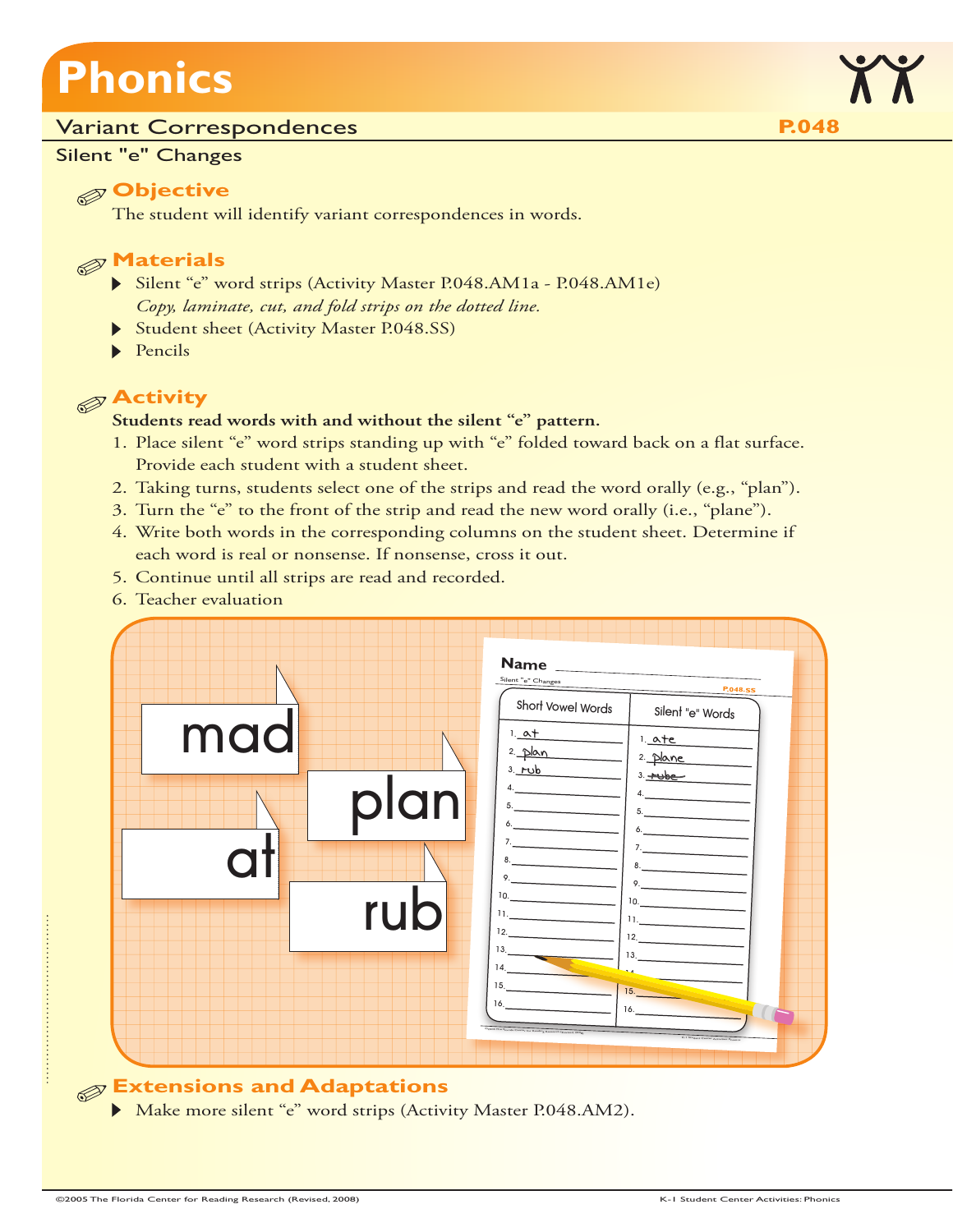

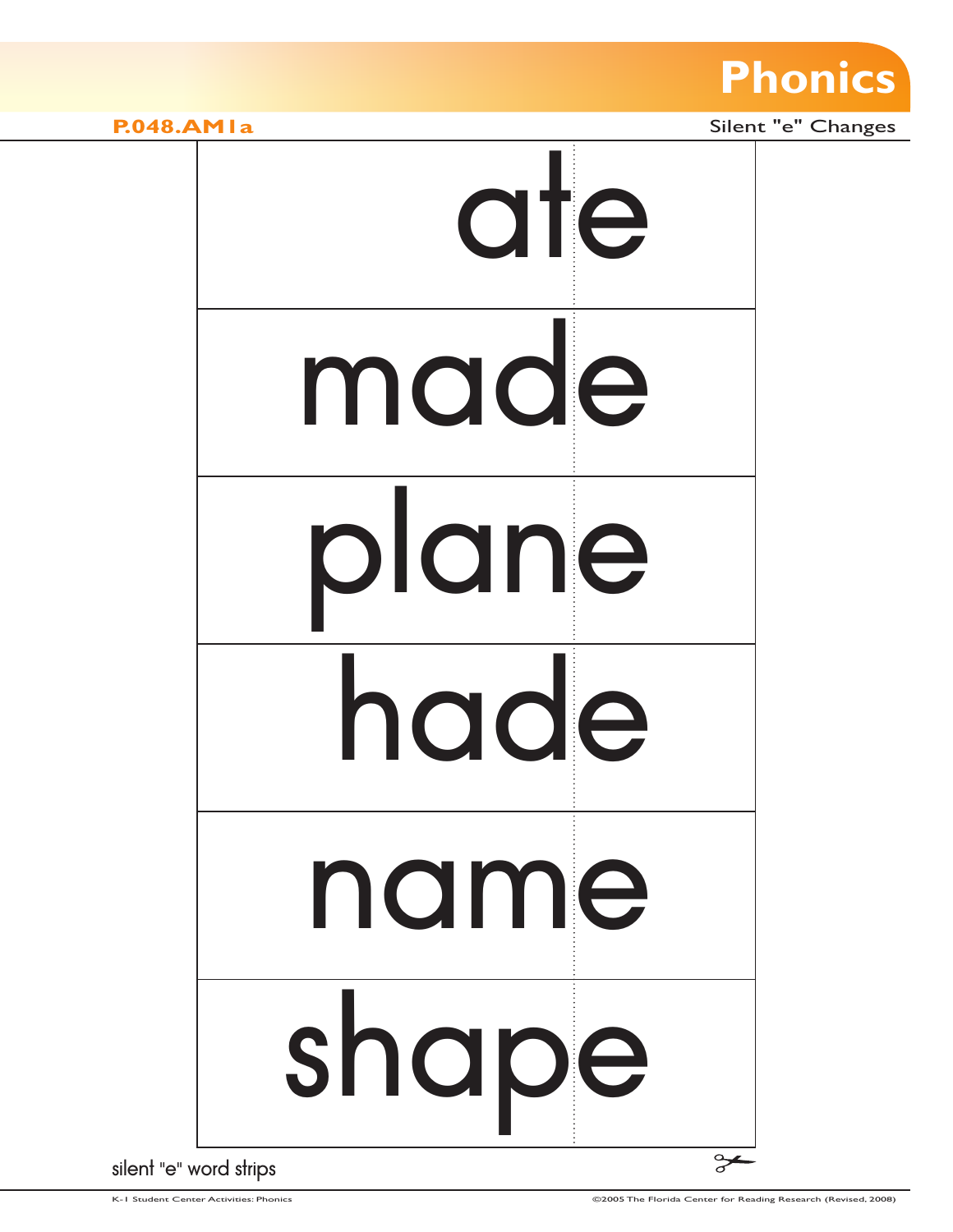

Silent "e" Changes **P.048.AM1b** 

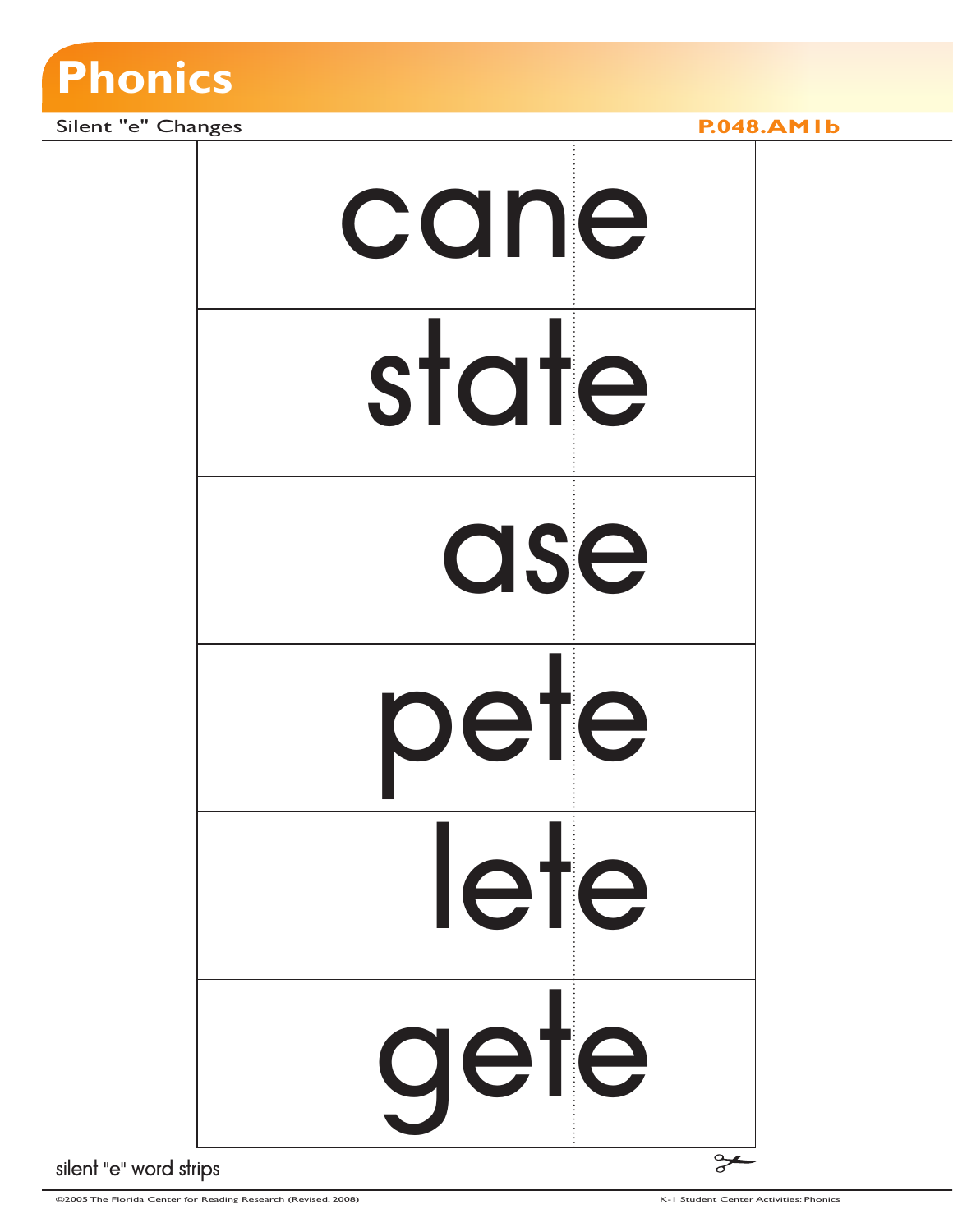

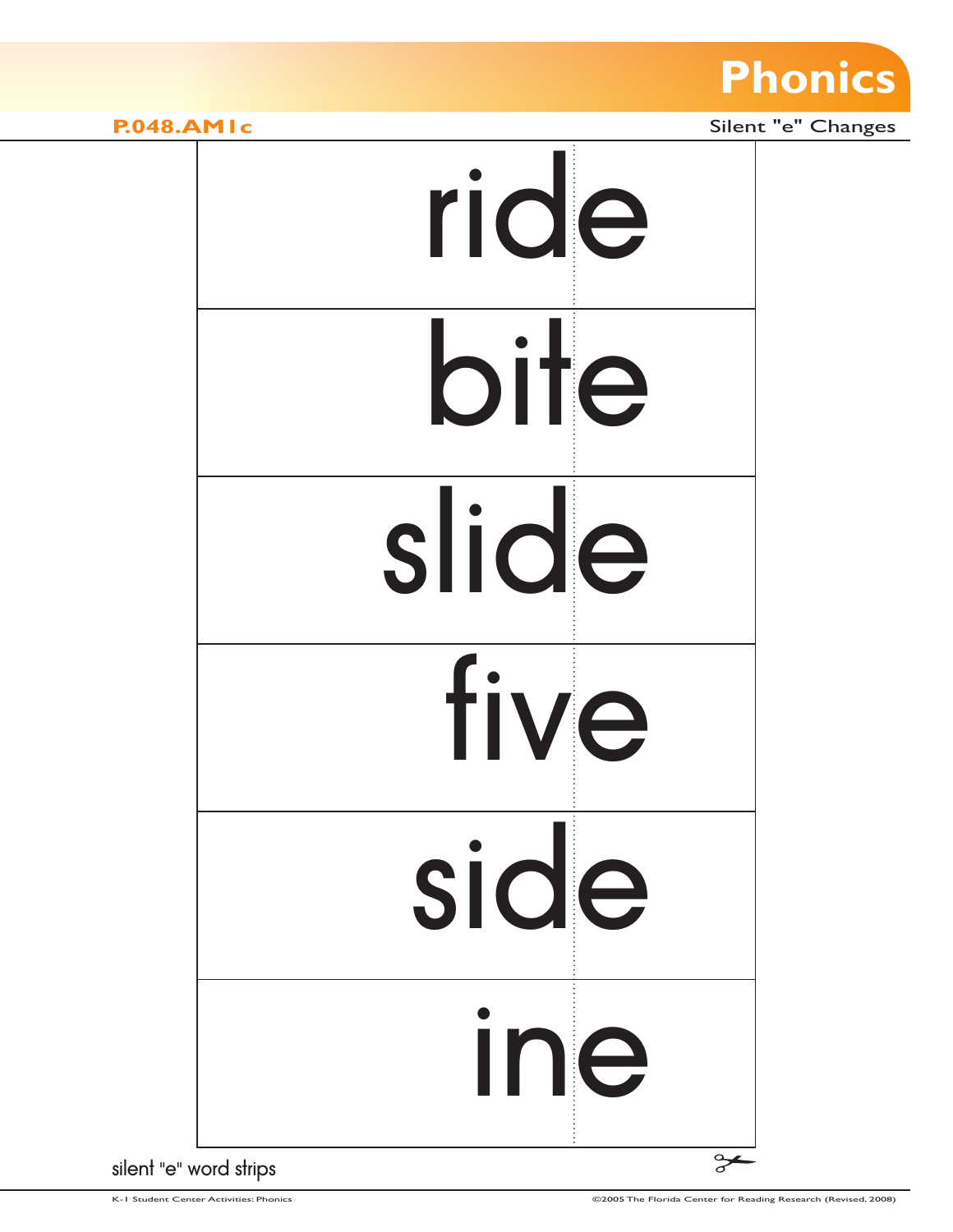

Silent "e" Changes **P.048.AM1d** 

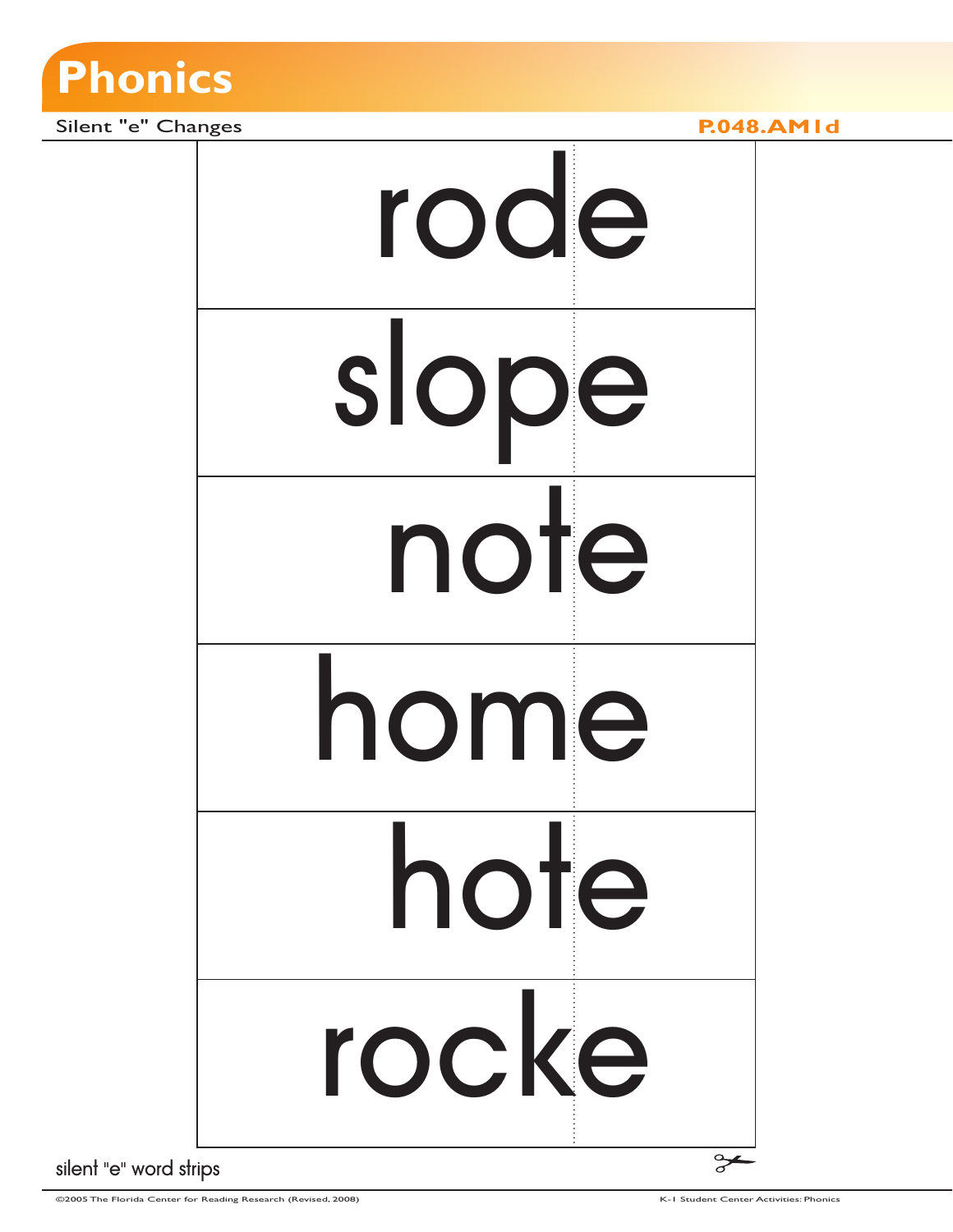

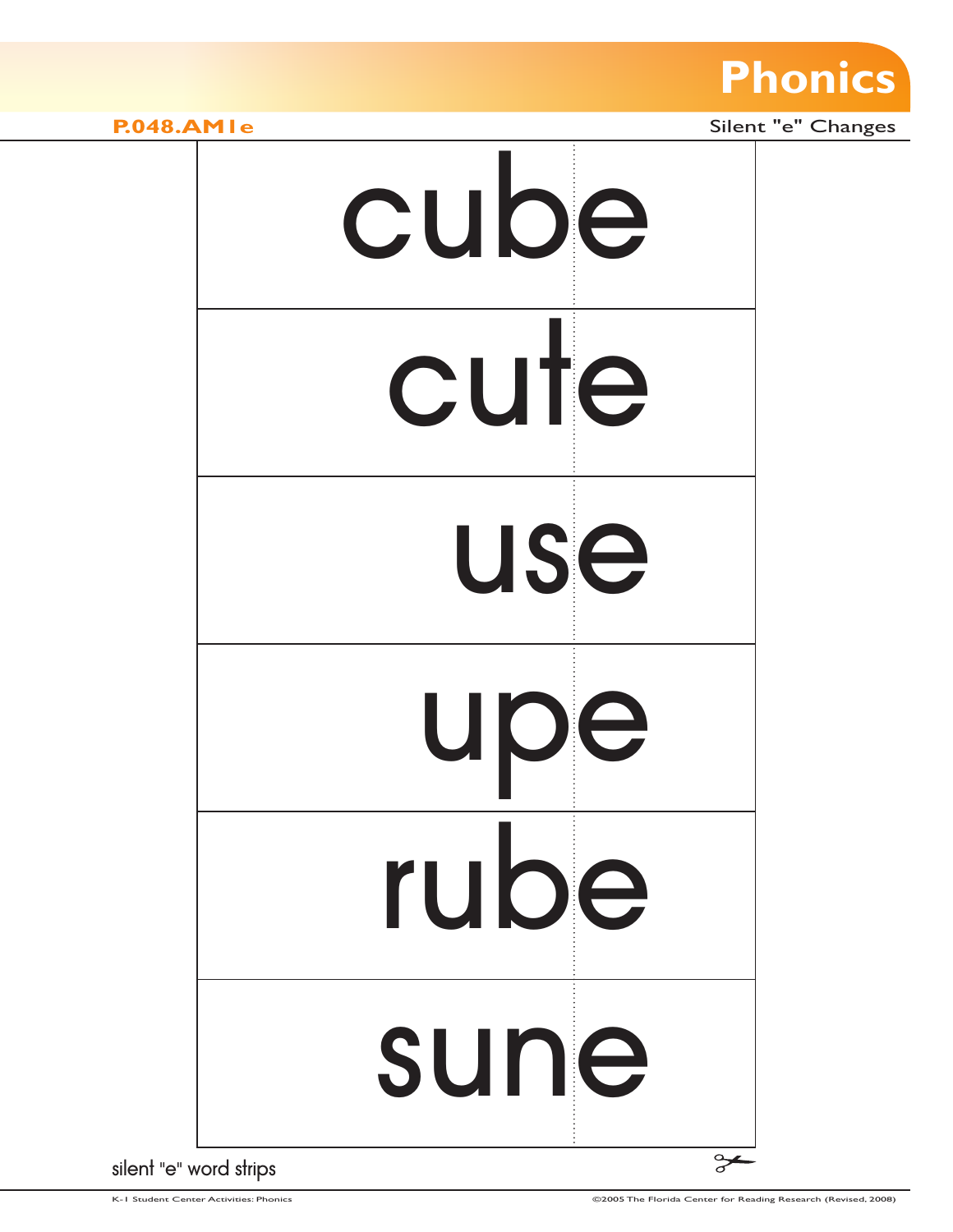## **Name**

Silent "e" Changes **P.048.SS**

| <b>Short Vowel Words</b>                                                                                                                                                                                                                                                                                                                                                                                                                                                                                                                        | Silent "e" Words                                                                                                                                                                                                                                                                                                                                                                                                                                                                                                                                |
|-------------------------------------------------------------------------------------------------------------------------------------------------------------------------------------------------------------------------------------------------------------------------------------------------------------------------------------------------------------------------------------------------------------------------------------------------------------------------------------------------------------------------------------------------|-------------------------------------------------------------------------------------------------------------------------------------------------------------------------------------------------------------------------------------------------------------------------------------------------------------------------------------------------------------------------------------------------------------------------------------------------------------------------------------------------------------------------------------------------|
| 1. <u>_____________________</u>                                                                                                                                                                                                                                                                                                                                                                                                                                                                                                                 | $\begin{picture}(20,10) \put(0,0){\dashbox{0.5}(10,0){ }} \put(15,0){\circle{10}} \put(15,0){\circle{10}} \put(15,0){\circle{10}} \put(15,0){\circle{10}} \put(15,0){\circle{10}} \put(15,0){\circle{10}} \put(15,0){\circle{10}} \put(15,0){\circle{10}} \put(15,0){\circle{10}} \put(15,0){\circle{10}} \put(15,0){\circle{10}} \put(15,0){\circle{10}} \put(15,0){\circle{10}} \put(15,$                                                                                                                                                     |
| 2.                                                                                                                                                                                                                                                                                                                                                                                                                                                                                                                                              | 2.                                                                                                                                                                                                                                                                                                                                                                                                                                                                                                                                              |
| 3.                                                                                                                                                                                                                                                                                                                                                                                                                                                                                                                                              | 3.                                                                                                                                                                                                                                                                                                                                                                                                                                                                                                                                              |
| $\begin{array}{c} \n4. & \phantom{1} \n\end{array}$                                                                                                                                                                                                                                                                                                                                                                                                                                                                                             | 4.                                                                                                                                                                                                                                                                                                                                                                                                                                                                                                                                              |
| $\begin{array}{c}\n5.\n\end{array}$                                                                                                                                                                                                                                                                                                                                                                                                                                                                                                             | $\begin{array}{c}\n5. \\ \hline\n\end{array}$                                                                                                                                                                                                                                                                                                                                                                                                                                                                                                   |
| $\begin{array}{c}\n6. \\ \hline\n\end{array}$                                                                                                                                                                                                                                                                                                                                                                                                                                                                                                   | $\begin{array}{c}\n6. \\ \hline\n\end{array}$                                                                                                                                                                                                                                                                                                                                                                                                                                                                                                   |
| $\begin{array}{c} \n\hline\n\end{array}$                                                                                                                                                                                                                                                                                                                                                                                                                                                                                                        | $\begin{array}{c} \n\mathbf{7} \cdot \mathbf{R} \quad \text{and} \quad \mathbf{R} \quad \text{and} \quad \mathbf{R} \quad \text{and} \quad \mathbf{R} \quad \text{and} \quad \mathbf{R} \quad \text{and} \quad \mathbf{R} \quad \text{and} \quad \mathbf{R} \quad \text{and} \quad \mathbf{R} \quad \text{and} \quad \mathbf{R} \quad \text{and} \quad \mathbf{R} \quad \text{and} \quad \mathbf{R} \quad \text{and} \quad \mathbf{R} \quad \text{and} \quad \mathbf{R} \quad \text{and} \quad \mathbf{R} \quad$                                |
| $8. \underline{\hspace{2cm}}$                                                                                                                                                                                                                                                                                                                                                                                                                                                                                                                   | $8. \underline{\hspace{1.5cm}}$                                                                                                                                                                                                                                                                                                                                                                                                                                                                                                                 |
| $9. \underline{\hspace{1.5cm}}$                                                                                                                                                                                                                                                                                                                                                                                                                                                                                                                 | $9. \underline{\hspace{2cm}}$                                                                                                                                                                                                                                                                                                                                                                                                                                                                                                                   |
| $\begin{picture}(20,20) \put(0,0){\dashbox{0.5}(5,0){ }} \put(15,0){\circle{10}} \put(15,0){\circle{10}} \put(15,0){\circle{10}} \put(15,0){\circle{10}} \put(15,0){\circle{10}} \put(15,0){\circle{10}} \put(15,0){\circle{10}} \put(15,0){\circle{10}} \put(15,0){\circle{10}} \put(15,0){\circle{10}} \put(15,0){\circle{10}} \put(15,0){\circle{10}} \put(15,0){\circle{10}} \put(15,0$                                                                                                                                                     | $\begin{picture}(20,10) \put(0,0){\line(1,0){10}} \put(15,0){\line(1,0){10}} \put(15,0){\line(1,0){10}} \put(15,0){\line(1,0){10}} \put(15,0){\line(1,0){10}} \put(15,0){\line(1,0){10}} \put(15,0){\line(1,0){10}} \put(15,0){\line(1,0){10}} \put(15,0){\line(1,0){10}} \put(15,0){\line(1,0){10}} \put(15,0){\line(1,0){10}} \put(15,0){\line(1$                                                                                                                                                                                             |
|                                                                                                                                                                                                                                                                                                                                                                                                                                                                                                                                                 | 11.                                                                                                                                                                                                                                                                                                                                                                                                                                                                                                                                             |
| $12. \underline{\hspace{2cm}}$                                                                                                                                                                                                                                                                                                                                                                                                                                                                                                                  | 12.                                                                                                                                                                                                                                                                                                                                                                                                                                                                                                                                             |
| $13. \underline{\hspace{2cm}}$                                                                                                                                                                                                                                                                                                                                                                                                                                                                                                                  |                                                                                                                                                                                                                                                                                                                                                                                                                                                                                                                                                 |
| $\begin{array}{c c c c c} \hline 14. & \quad \text{and} \quad \text{and} \quad \text{and} \quad \text{and} \quad \text{and} \quad \text{and} \quad \text{and} \quad \text{and} \quad \text{and} \quad \text{and} \quad \text{and} \quad \text{and} \quad \text{and} \quad \text{and} \quad \text{and} \quad \text{and} \quad \text{and} \quad \text{and} \quad \text{and} \quad \text{and} \quad \text{and} \quad \text{and} \quad \text{and} \quad \text{and} \quad \text{and} \quad \text{and} \quad \text{and} \quad \text{and} \$           | 14.                                                                                                                                                                                                                                                                                                                                                                                                                                                                                                                                             |
| $\begin{array}{c} \n \text{15.} \quad \text{---} \quad \text{---} \quad \text{---} \quad \text{---} \quad \text{---} \quad \text{---} \quad \text{---} \quad \text{---} \quad \text{---} \quad \text{---} \quad \text{---} \quad \text{---} \quad \text{---} \quad \text{---} \quad \text{---} \quad \text{---} \quad \text{---} \quad \text{---} \quad \text{---} \quad \text{---} \quad \text{---} \quad \text{---} \quad \text{---} \quad \text{---} \quad \text{---} \quad \text{---} \quad \text{---} \quad \text{---} \quad \text{---} \$ | 15.                                                                                                                                                                                                                                                                                                                                                                                                                                                                                                                                             |
| $\begin{array}{c c c c c} \hline \multicolumn{3}{c }{\textbf{16}} & \multicolumn{3}{c }{\textbf{16}} \\ \hline \multicolumn{3}{c }{\textbf{16}} & \multicolumn{3}{c }{\textbf{16}} \\ \hline \multicolumn{3}{c }{\textbf{16}} & \multicolumn{3}{c }{\textbf{16}} \\ \hline \multicolumn{3}{c }{\textbf{16}} & \multicolumn{3}{c }{\textbf{16}} \\ \hline \multicolumn{3}{c }{\textbf{16}} & \multicolumn{3}{c }{\textbf{16}} \\ \hline \multicolumn{3}{$                                                                                        | $\begin{array}{c} \n \text{16.} \quad \text{---} \quad \text{---} \quad \text{---} \quad \text{---} \quad \text{---} \quad \text{---} \quad \text{---} \quad \text{---} \quad \text{---} \quad \text{---} \quad \text{---} \quad \text{---} \quad \text{---} \quad \text{---} \quad \text{---} \quad \text{---} \quad \text{---} \quad \text{---} \quad \text{---} \quad \text{---} \quad \text{---} \quad \text{---} \quad \text{---} \quad \text{---} \quad \text{---} \quad \text{---} \quad \text{---} \quad \text{---} \quad \text{---} \$ |
|                                                                                                                                                                                                                                                                                                                                                                                                                                                                                                                                                 |                                                                                                                                                                                                                                                                                                                                                                                                                                                                                                                                                 |